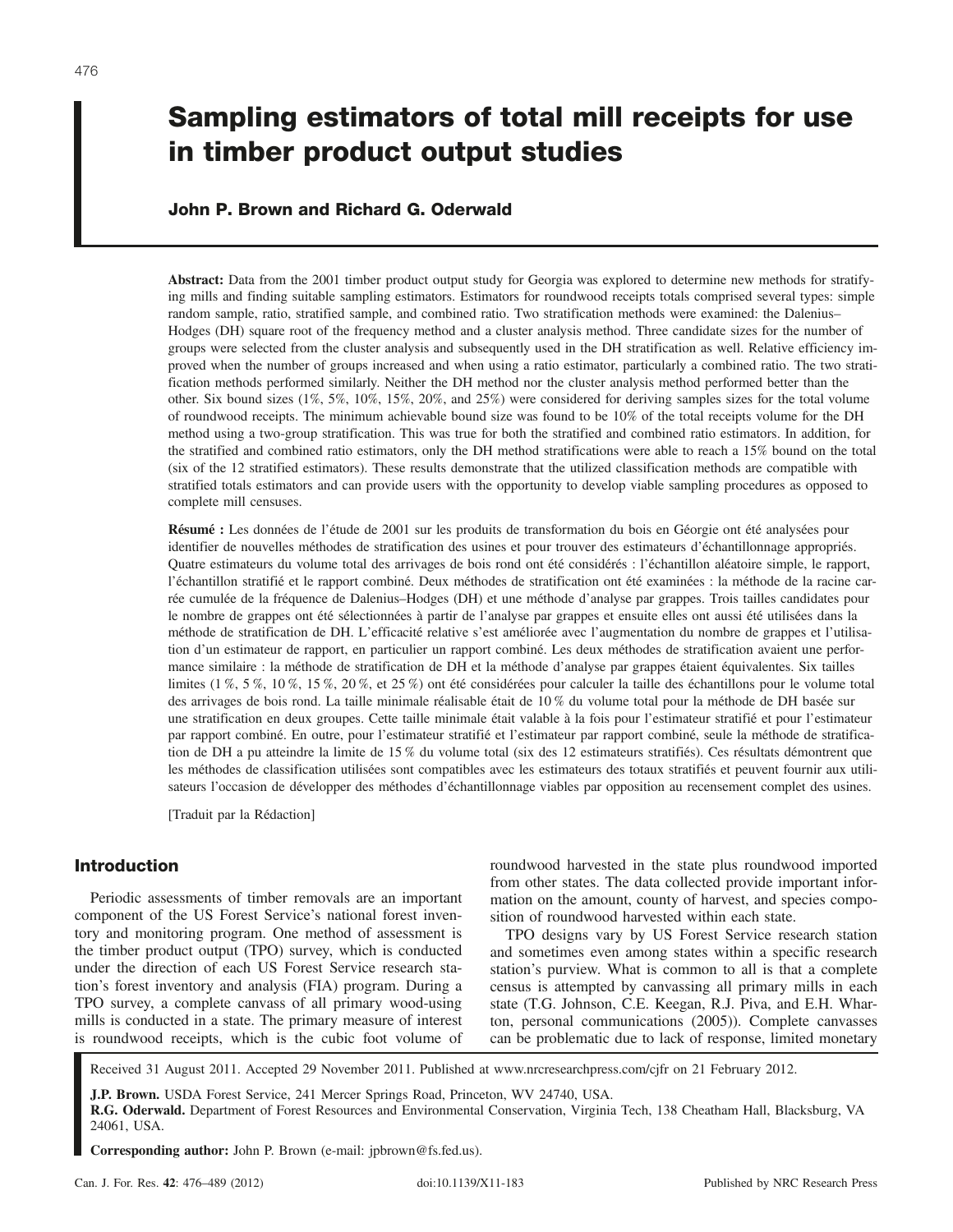resources, lack of available personnel, and other reasons. Quality information can often be obtained more readily and more easily from sampling. Given past reliance on canvasses, estimation procedures require development, specifically procedures for a state's total receipts. Budgetary constraints are providing a strong impetus to save money by discontinuing censuses and moving to samples. New sampling methods are a clear need.

Previous research has not attempted sampling in TPO surveys. Some states have mill populations that are thought to be too variable for effective sampling, with population strata sizes that are not conducive to estimating sampling totals with adequate precision. The difficulty of sampling a small, heterogeneous population motivated this study. Sampling techniques that address variance reduction could solve this issue. Of secondary concern to sampling is that mill surveys need to be short in completion time per the United States Office of Management and Budget. Therefore, mill profile information that is readily available and potentially correlated with receipts (i.e., number of employees) could be useful in estimation. Methods to be considered include simple random samples, stratification, ratio estimators, and combined (stratified) ratio estimators. Stratified estimators are often chosen for use when stratification produces more homogenous strata. Ratio estimators are selected when there is a linearly related auxiliary variable. Stratification through cluster analysis was chosen due to the potential use of Ward's (1963) minimum variance method. The Dalenius-Hodges (DH) square root of the frequency method (Dalenius and Hodges 1959) also creates estimators with small variances.

The objectives of this study are to  $(i)$  develop stratifications for mills using the DH method and cluster analysis,  $(ii)$ employ stratified and ratio totals estimators to reduce variance with a concurrent reduction in confidence interval size, and *(iii)* determine if the sample calculated for the different estimators at the several levels of sampling error is feasible for the population studied.

This analysis used Georgia data to examine new methods for sampling mills. Georgia TPO reports have separate receipts data dating back to 1971 (Welch and Bellamy 1976). Older TPO reports for Georgia dating as early as 1937 (Spillers 1943) are available for roundwood production, which is the total of roundwood cut from a state and reported both within and outside that state (i.e., data collected in an outside state's TPO report.)

# Methods

#### Survey data

TPO data were collected for the year 2001 from a 100% canvass of Georgia primary wood-using plants. These data were collected in 2002 by the Southern Research Station's FIA unit. Questionnaires were mailed with additional information sought by telephone or through personal contact as needed for completion (Johnson and Wells 2002). A total of 85 mills out of 170 responded. For this study, receipts totals by mill and the number of employees were of primary interest. Data were entered and checked by the Southern Research Stations's FIA unit and filed into a database.

Receipts totals, which were given in a variety of units by product type and species, were converted into cubic metre totals using conversion factors from Johnson and Wells (2002). Conversion factors not provided in that report were obtained from C. Steppleton in the Southern Research Station's FIA unit (personal communication (2006)). These conversion factors were then utilized to calculate the total cubic metres removed of each species at the mill level. Then the receipts for all species at a mill were summed for each mill.

#### General assumptions

All sample size estimates were calculated from the standpoint of a 95% confidence interval. An assumption was made that the sample sizes generated are sufficiently "large" such that the use of a z value of 2 was appropriate. The error bounds examined were 1%, 5%, 10%, 15%, 20%, and 25% of the estimated mean total (of all calculated totals using the several estimators). All formulas for estimators and associated variances come from Schaeffer et al. (2006).

## Simple random sample estimators and sample size estimates

Simple random sampling (SRS) is one of the most basic methods for estimating population parameters such as the mean, variance, and total. This analysis uses SRS estimators as the basis for comparison with other more sophisticated estimators.

#### Estimate of SRS total

$$
[1] \qquad \widehat{\tau} = N \frac{\sum_{i=1}^{n} y_i}{n} = N \overline{y}
$$

where N is the total number of mills in the state,  $y_i$  is the total receipts from mill  $i, n$  is the number of mills sampled, and

$$
[2] \qquad \overline{y} = \frac{\sum_{i=1}^{n} y_i}{n}
$$

Estimated variance of SRS total

$$
[3] \qquad \widehat{V}(\widehat{\tau}) = \widehat{V}(N\overline{y}) = N^2 \widehat{V}(\overline{y})
$$

where

$$
[4] \qquad \widehat{V}(\overline{y}) = \frac{s^2}{n} \times \frac{N-n}{N}
$$

[5] 
$$
s^{2} = \frac{\sum_{i=1}^{n} (y_{i} - \overline{y})^{2}}{n-1}
$$

where N, n, i, and  $y_i$  are as in eq. 1 and  $\overline{y}$  is as in eq. 2.

# Sample size to estimate SRS total

[6] 
$$
n_{\text{samp}} = \frac{N\sigma^2}{(N-1)\frac{B^2}{4N^2} + \sigma^2}
$$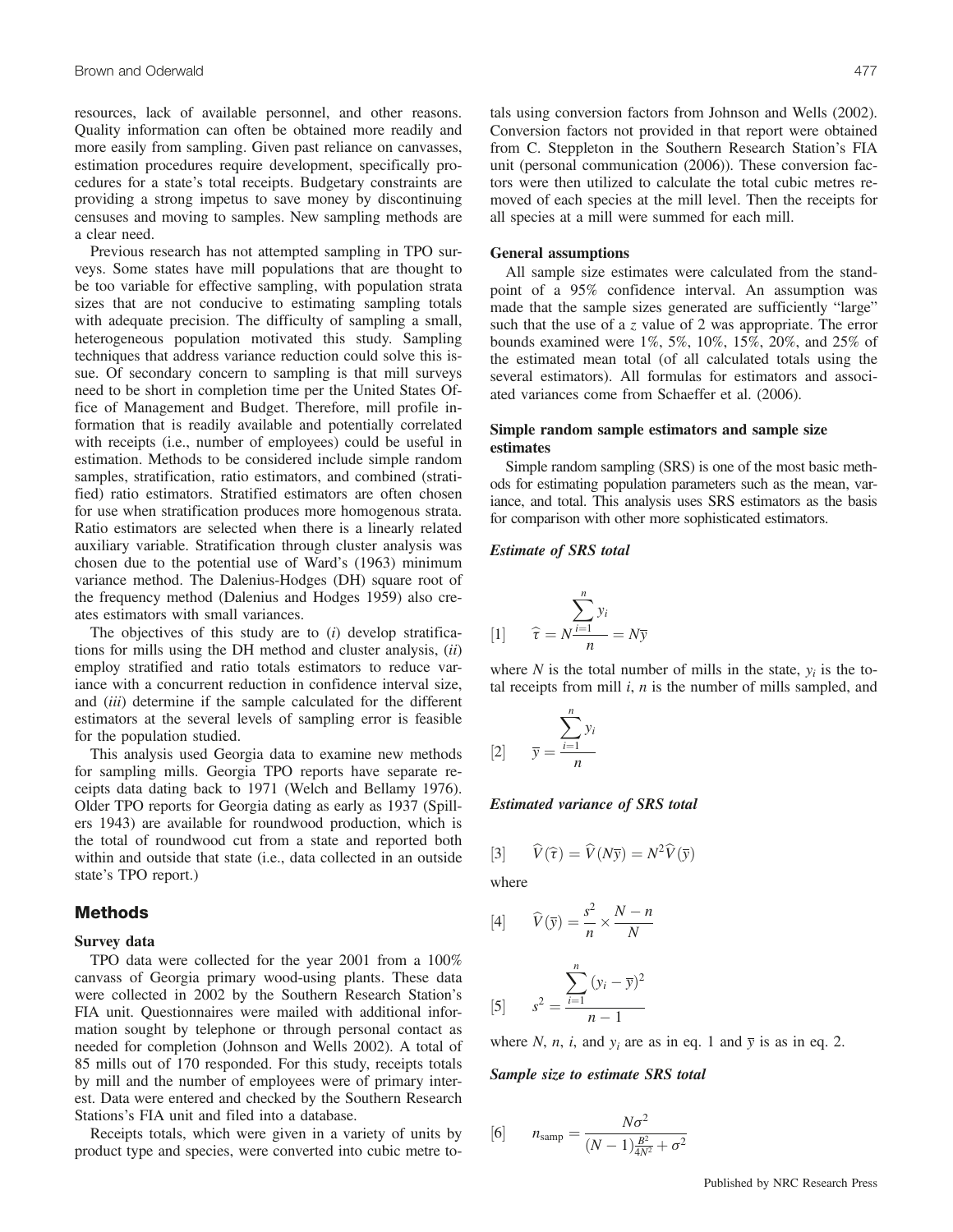where N is as for eq. 1, B is the error bound desired, and  $\sigma^2$ is the population variance. This method uses  $s^2$  (eq. 5) as an estimate of  $\sigma^2$ .

## Strata selection by cluster analysis

Cluster analysis is a statistical technique that attempts to gather similar objects into a meaningful collection of groups. Data are collected on  $p$  variables for  $m$  objects. This analysis utilizes hierarchical clustering, one of many clustering techniques. The similarity matrix (or resemblance matrix) uses Euclidean distance. Agglomeration of clusters is based on the Ward's (1963) minimum variance linkage, with objects starting out singly and eventually being placed into groups based upon minimizing the sum of the squared distances weighted by cluster size (McGarigal et al. 2000). Here, two variables are included in the clustering: total receipts and number of employees. A total of 85 mills have data for both variables.

A cluster analysis creates cluster sizes from one cluster all cases in one group — up to the *n* cluster — all groups single cases. Strict criteria for determining the number of clusters do not exist. However, simulation studies performed by Milligan and Cooper (1985) and Cooper and Milligan (1988) indicate that the pseudo  $\overline{F}$  statistic, the pseudo  $t^2$  statistic, and the cubic clustering criterion (CCC) all perform well in determining the best number of clusters. Cluster sizes can be chosen by creating a scree plot of the CCC versus the number of clusters and examining the figure for peaks (Sarle 1983). McGarigal et al. (2000) suggested a combined view of the CCC, pseudo F statistic, and pseudo  $t^2$  statistic where large pseudo  $F$  statistics and increasing pseudo  $t^2$  statistics from one cluster to the next are examined at local peaks on the CCC scree plot. This combination then suggests a stopping size for the number of clusters.

# Strata selection by the DH cumulative square root of the frequency method

The second method chosen to generate a class variable for stratification was the DH cumulative square root of the frequency method (Dalenius and Hodges 1959).

The DH method is another method used to generate estimators with small variance. An example is provided in Table 1 using a population ranging from 0 to 1000, bin size  $b = 100$ , and three strata ( $L = 3$ ). The DH method first bins the observations on the response variable and a frequency table is constructed. The interval between bins is chosen by the experimenter much like a standard histogram bin size is chosen. Once the frequencies for the bins are found, the square root of each frequency is taken. Then, a cumulative total is taken for the square roots of the frequencies. The experimenter will decide how many strata are desired. The cumulative sum is then divided by the number of strata, arriving at a rough category size c. Stratum boundaries are then found by picking the bins closest in cumulative frequency to 1.*c*, 2.*c*, ...,  $(L - 1)$ .*c*. For consistency, L will be set to the number of strata suggested from the clustering analysis.

# Stratified random sample estimators and sample size estimates

Strata were developed using results of both the cluster analysis and DH methods. Each method will have one or

|              |     | 1) Bins        |       |                 |                           |                          |                     |          | (6) Strata |       |
|--------------|-----|----------------|-------|-----------------|---------------------------|--------------------------|---------------------|----------|------------|-------|
| Observations |     | Lower          | Upper | (2) Frequency   | $(3)$ $\sqrt{F}$ requency |                          | $\sqrt{F}$ requency | Subtotal | Lower      | Upper |
|              | 610 |                | 100   |                 | $\frac{0}{2}$             |                          | $\frac{0}{2}$       |          |            | 400   |
|              | 705 | $\overline{0}$ | 200   |                 | 2.4                       |                          |                     |          | 400        | 600   |
|              | 959 | 200            | 300   | $\infty$        | 2.8                       |                          | 2.8                 |          | 600        | 000   |
|              | 127 | 300            | 400   | $\overline{15}$ | 3.9                       | $(5) c = 30.1/3 \sim 10$ | 3.9                 |          |            |       |
|              | 35  | 400            | 500   | $\overline{c}$  | 4.6                       |                          | 4.6                 |          |            |       |
|              | 581 | 500            | 600   | $\frac{8}{10}$  | 4.2                       |                          | 4.2                 | 8.8      |            |       |
|              | 810 | 600            | 700   | $\Box$          | $3.\overline{3}$          |                          | 3.3                 |          |            |       |
|              | 225 | 700            | 800   | Φ               | 3.0                       |                          | 3.0                 |          |            |       |
|              |     | 800            | 900   |                 | 2.2                       |                          | 2.2                 |          |            |       |
| 100          | 486 | 800            | 1000  | 3               | 1.7                       |                          | 1.7                 | 10.2     |            |       |
|              |     |                |       |                 | (4) Total = 30.1          |                          |                     |          |            |       |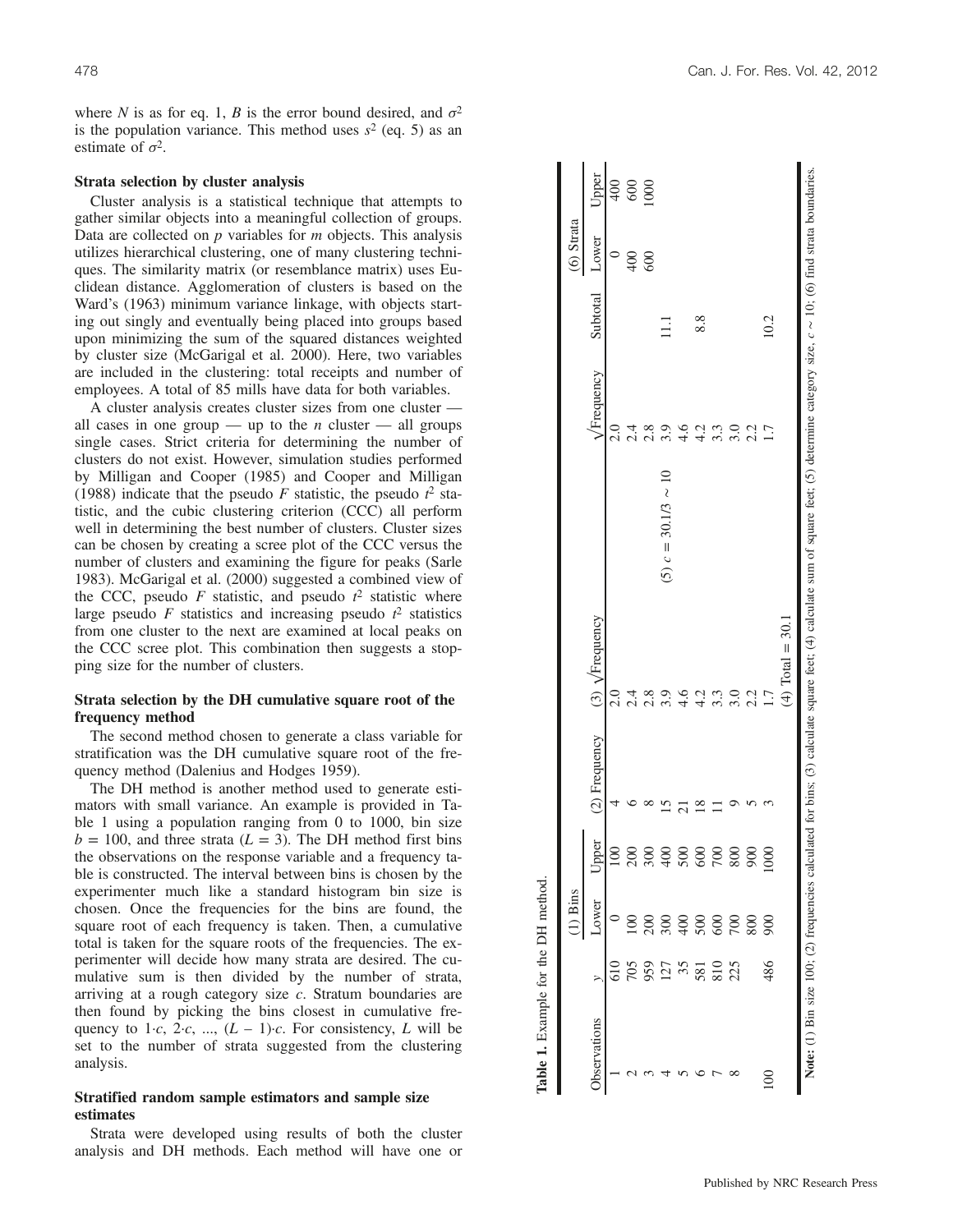more group size solutions. Once initial groupings are determined from each method, summary statistics will be generated for all groups in a solution: minimum, maximum, mean, and standard deviation. These values will help determine a modified solution that finalizes the employee ranges on which groups will be stratified.

The modified solution ranges will be determined from the following two procedures for each group size solution. If there is no overlap in the range of the number of employees for a group with that of another within a solution, then the minimum and maximum numbers of employees for the considered group are used as draft bounds for that group. These draft bounds will be rounded to tens of employees. If there is overlap between two groups within a solution, the boundary division will be determined as follows. First, take the difference between the group 1 and group 2 means:

$$
[7] \qquad d = \overline{y}_2 - \overline{y}_1
$$

Second, calculate a weight for the group one mean that is the group 1 standard deviation (SD) divided by the sum of the SD of group 1 and the SD of group 2:

$$
[8] \qquad w_1 = \frac{s_1}{s_1 + s_2}
$$

Third, multiply the difference of the means by the weight for group 1 and add that value to the group 1 mean:

$$
[9] \qquad \text{Upper}_1 = w_1 \times d + \overline{y}_1
$$

This becomes the upper limit for group 1 and the lower limit for group 2. Fourth, adjust this limit to reasonable tens of employees values. Repeat for any other overlapping groups. This method weights the distance between the strata means and considers the overlap.

Calculating sample sizes for stratified totals is more involved than for a SRS. To determine the total sample size, an allocation strategy is required. The costs of obtaining a mill's information are expected to be nearly equal, yet differences in strata variances are evident, so Neyman allocation is employed to calculate the strata weights. These weights are then incorporated into the formula for the total sample size. Strata sample sizes are obtained from multiplying out the weights and the total size.

## Estimate of the stratified population total

$$
[10] \qquad \widehat{\tau} = N \overline{y}_{st}
$$

where  $N$  is as for eq. 1 and

$$
[11] \qquad \overline{y}_{st} = \frac{1}{N} \sum_{i=1}^{L} N_i \overline{y}_i
$$

where  $L$  is the number of strata,  $N_i$  is the number of sampling units in stratum *i*, and  $\overline{y}_i$  is the estimated mean using eq. 2 for mills from stratum i.

## Estimated variance of the stratified total

$$
[12] \qquad \widehat{V}(\widehat{\tau}) = N^2 \widehat{V}(\overline{y}_{st})
$$

where  $N$  is as for eq. 1,

$$
[13] \qquad \widehat{V}(\overline{y}_{st}) = \frac{1}{N^2} \sum_{i=1}^{L} N_i^2 \left(\frac{N_i - n_i}{N_i}\right) \frac{s_i^2}{n_i}
$$

where N, i, L, and  $N_i$  are as in eq. 11 and  $n_i$  is the sample size for stratum  $i$ , and

14] 
$$
s_i^2 = \frac{\sum_{j=1}^{n_i} (y_j - \overline{y}_i)^2}{n_i - 1}
$$

½14-

where  $y_i$  is the jth observation in stratum i and  $\overline{y}_i$  is as in eq. 11.

# Neyman allocation for determining stratum allocation weight

$$
\begin{aligned} \begin{bmatrix} 15 \end{bmatrix} \qquad w_i = \frac{N_i \sigma_i}{\sum_{k=i}^{L} N_k \sigma_k} \end{aligned}
$$

where  $w_i$  is the sample weight for stratum i,  $N_i$  ( $N_k$ ) is the number of sampling units in stratum i (k), and  $\sigma_i$  ( $\sigma_k$ ) is the population variance for stratum i  $(k)$ . This method uses  $s_i$  (eq. 14) as an estimate of  $\sigma_i$ .

# Sample size to estimate the total using stratified sampling

[16] 
$$
n_{\text{samp}} = \frac{\sum_{i=1}^{L} N_i^2 \sigma_i^2 / w_i}{\frac{B^2}{4} + \sum_{i=1}^{L} N_i \sigma_i^2}
$$

where  $N_i$  and  $w_i$  are as in eq. 15 and B is as in eq. 6. This method uses  $s_i^2$  (eq. 14) as an estimate of  $\sigma_i^2$ .

# Ratio estimators and sample size estimates

Ratio estimators use a well-correlated auxiliary variable as an aid to estimate either means or totals. Additionally, an estimate of the population ratio may be of interest. While potentially biased, this bias is negligible (of the order  $1/n$ ) and disappears if the regression of  $y$  on  $x$  (variable of interest, auxiliary variable) is a straight line through the origin (Schaeffer et al. 2006).

#### Estimate of the population total

$$
[17] \qquad \widehat{\tau}_y = r\tau_x
$$

where  $\tau_x$  is the employee population total and

$$
[18] \qquad r = \frac{\sum_{i=1}^{n} y_i}{\sum_{i=1}^{n} x_i}
$$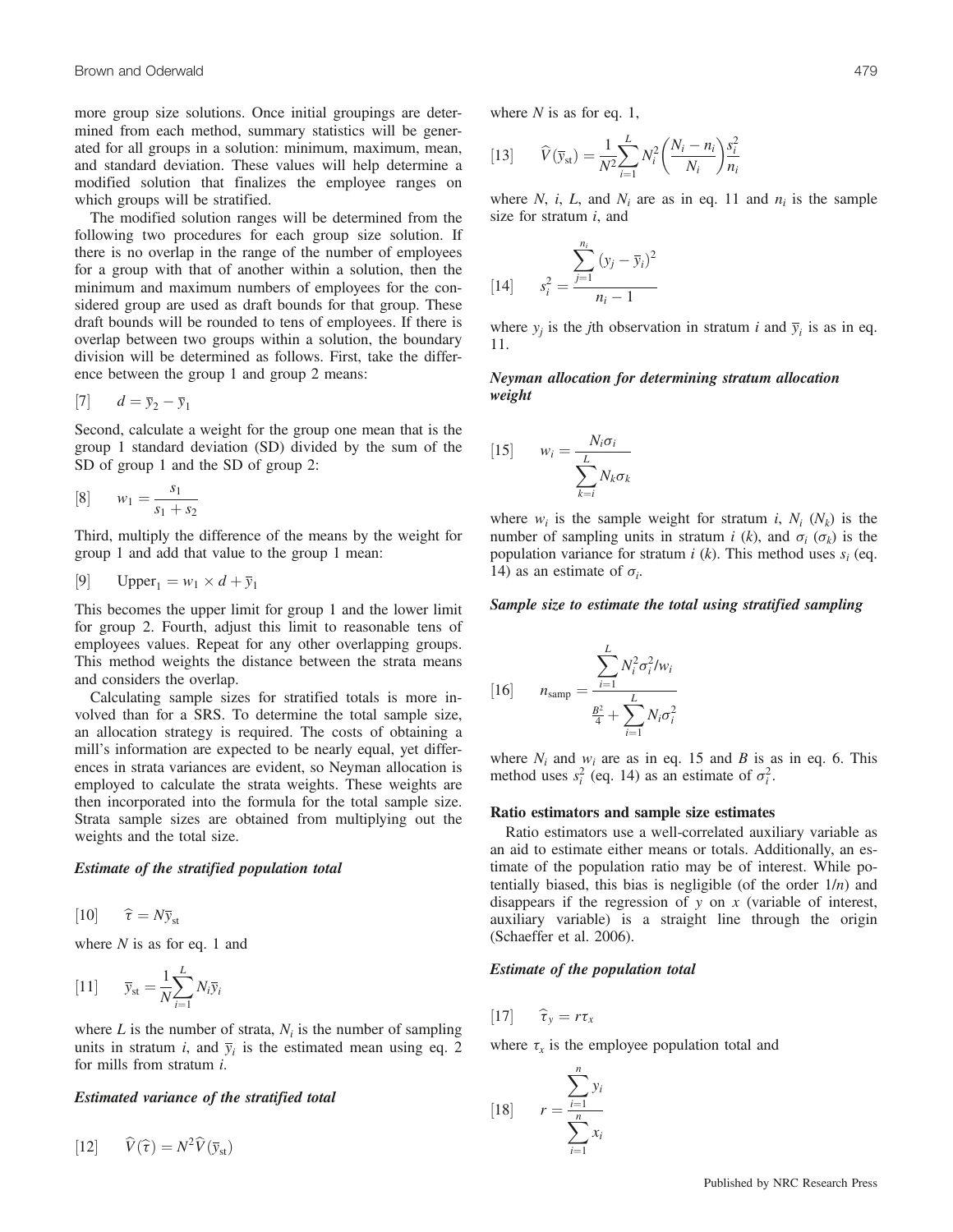where *n* and  $y_i$  are as in eq. 1 and  $x_i$  is the number of employees at mill i.

# Estimate of the population variance

$$
[19] \qquad \widehat{V}(\widehat{\tau}_y) = \tau_x^2 \widehat{V}(r)
$$

where  $\tau_x$  is as in eq. 17,

$$
[20] \qquad \widehat{V}(r) = \left(\frac{N-n}{N}\right) \left(\frac{1}{\mu_x^2}\right) \frac{s_r^2}{n}
$$

where N and n are as in eq. 1 and  $\mu_x$  is the employee population mean, and

[21] 
$$
s_r^2 = \frac{\sum_{i=1}^n (y_i - rx_i)^2}{n-1}
$$

where  $y_i$  is as in eq. 1 and r and  $x_i$  are as in eq. 18.

#### Sample size to estimate the total using a ratio estimator

$$
[22] \qquad n_{\text{samp}} = \frac{N\sigma^2}{\frac{B^2}{4N} + \sigma^2}
$$

where N is as in eq. 1 and  $\sigma^2$  and B are as in eq. 6. This method uses  $s_r^2$  (eq. 21) as an estimate of  $\sigma^2$ .

#### Stratified ratio estimators (combined)

The two varieties of stratified ratio estimators are separate ratio estimators and combined ratio estimators (Schaeffer et al. 2006). Separate ratio estimators estimate  $r$  (sample ratio) within the strata and these strata estimates for  $r$  are then combined with weighted strata means and totals to arrive at population estimates for the mean or total. The combined ratio estimator estimates  $r$  from the stratified means of both the variable of interest and its auxillary variable. The combined estimate for  $r$  is then used with the weighted stratum means or totals to arrive at the desired population estimates.

For small sample sizes within strata, it is recommended that the combined ratio estimator be used (Schaeffer et al. 2006). For larger sample sizes, the separate estimator generally provides narrower confidence intervals, especially when strata ratios differ markedly. This analysis will use combined ratio estimators due to smaller sample sizes. Sample sizes for the combined ratio estimator are calculated similarly to those of the stratified estimator (eq. 6) with the exception that  $s_{ri}^2$  is used to estimate  $\sigma_i^2$  (as opposed to using  $s_i^2$  (eq. 5)).

# Estimate of population total

$$
[23] \qquad \widehat{\tau}_{yC} = \frac{\overline{y}_{st}}{\overline{x}_{st}} \tau_x
$$

where  $\bar{x}_{st}$  is the stratified mean for mill employees using eq. 11,  $\bar{y}_{st}$  is as in eq. 11, and  $\tau_x$  is as in eq. 17.



Estimated variance of population total

$$
[24] \qquad \widehat{V}(\widehat{\tau}_{yC}) = N^2 \widehat{V}(\widehat{\mu}_{yC})
$$

where  $N$  is as in eq. 1,

$$
[25] \qquad \widehat{V}(\widehat{\mu}_{yC}) = \sum_{i=1}^{L} \left(\frac{N_i}{N}\right)^2 \left(\frac{N_i - n_i}{N_i}\right) \frac{s_{ri}^2}{n_i}
$$

where  $L, N_i$ , and  $n_i$  are as in eq. 11,

$$
[26] \qquad s_{ri}^{2} = \frac{\sum_{j=1}^{n_i} (y_{ij} - r_{\text{C}}x_{ij})^{2}}{n_i - 1}
$$

where  $x_{ij}$  is the number of employees for mill j from stratum i and  $y_{ij}$  is the cubic metres total for mill *j* from stratum *i*, and

$$
[27] \qquad r_{\rm C} = \frac{\overline{y}_{\rm st}}{\overline{x}_{\rm st}}
$$

where  $\bar{x}_{st}$  and  $\bar{y}_{st}$  are as in eq. 23.

#### Sample size to estimate the total using a ratio estimator

Calculations utilize eq. 16 with the exception that  $s_{ri}^2$  is used to estimate  $\sigma_i^2$  (as opposed to using  $s_i^2$  (eq. 14)).

#### Comparison of estimators

Totals for each of the estimators were calculated using the 85 responding mills. Variances for each of the estimators were compared using the estimated relative efficiency

$$
[28] \qquad \widehat{\text{RE}}\left(\frac{E_1}{E_2}\right) = \frac{\widehat{V}(E_1)}{\widehat{V}(E_2)}
$$

where  $E_1$  and  $E_2$  are estimators and  $\hat{V}(E_1)$  and  $\hat{V}(E_2)$  are the respective estimated variances.

# Results

#### Cluster analysis stratification and estimators

Values for the CCC indicated a local peak at two clusters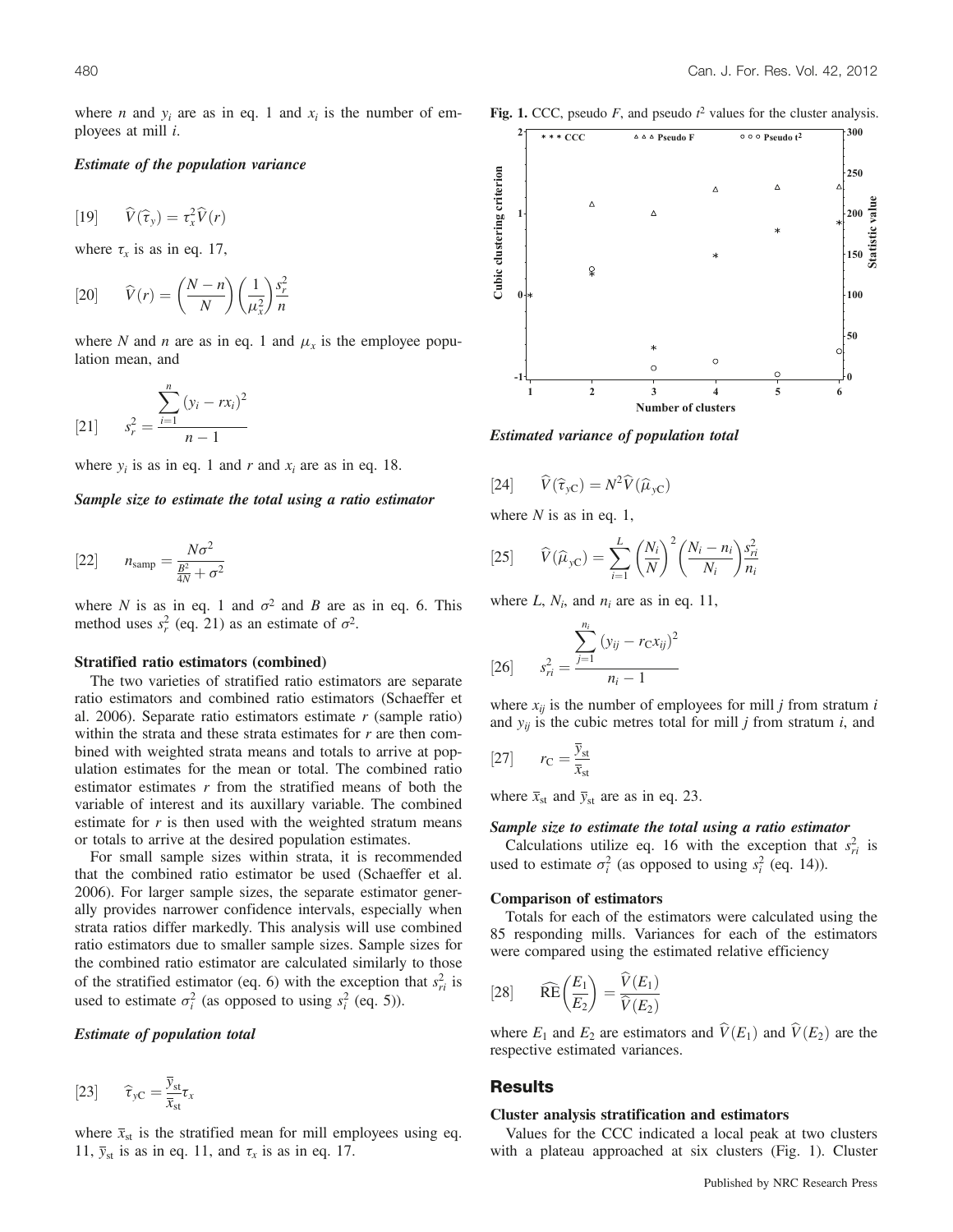|                |                | Cluster solution |         |        |           | Modified cluster solution |         |
|----------------|----------------|------------------|---------|--------|-----------|---------------------------|---------|
| No. of         |                |                  |         |        |           |                           |         |
| groups         | Group          | Minimum          | Maximum | Mean   | <b>SD</b> | Minimum                   | Maximum |
| 2              | 1              | ı                | 381     | 73.22  | 91.48     |                           | 400     |
|                | $\overline{c}$ | 400              | 907     | 691.00 | 159.71    | 401                       | 907     |
| $\overline{4}$ | -1             |                  | 66      | 20.90  | 17.15     |                           | 40      |
|                | 2              | 37               | 381     | 168.15 | 95.21     | 41                        | 330     |
|                | 3              | 400              | 907     | 657.83 | 188.50    | 331                       | 730     |
|                | $\overline{4}$ | 692              | 800     | 757.33 | 57.46     | 731                       | 907     |
| 6/5            | 1              |                  | 66      | 20.90  | 17.15     |                           | 50      |
|                | $\overline{c}$ | 37               | 169     | 113.05 | 37.45     | 51                        | 200     |
|                | 3              | 240              | 381     | 299.12 | 47.13     | 201                       | 360     |
|                | 4              | 400              | 826     | 597.50 | 183.44    | 361                       | 720     |
|                | 5              | 692              | 800     | 757.33 | 57.46     | 720                       | 907     |
|                | 6              | 650              | 907     | 778.50 | 181.73    |                           |         |

Table 2. Cluster analysis group statistics and solution ranges based on number of employees.

numbers of larger than six were rejected due to insufficient potential sample sizes within clusters. The pseudo  $t^2$  and pseudo  $F$  statistics suggested two, four, and six groups; the pseudo  $t^2$  statistic showed local peaks at four and six, while the pseudo  $F$  had higher values at two, four, five, and six. Therefore, the data were divided into groups of two, four, and six by liberally considering all criteria.

The stratification of mills into groups when sampling will ultimately be based solely on the number of employees. While the receipts data are a useful auxiliary variable, they are unknown before sampling (particularly for new mills), whereas the employee data are easily obtainable. This constraint necessitated examining the cluster solution and developing a stratification that modified the original cluster analysis group characteristics. Prior mill receipts data are readily obtainable, as most states have previous TPO data. Future mill stratifications can therefore be conducted on a range of employee values that potentially have incorporated some information from the previous receipts relationship. In the event that prior receipt data are not available, a pilot study could be conducted.

The employee ranges obtained from modifying the original cluster solution are presented in Table 2. Note that for the six-group cluster solution, a sixth group was not obtainable based on the distribution of groups from the initial clustering. There is separation in two dimensions, but not reasonable separation along the employee dimension. Therefore, the modified cluster solution has five groups as the largest group size examined and is referred to as the six/five-group solution.

The sample variances for the various groups formed from clustering into two, four, and six/five groups are presented in Fig. 2. Several groups had variances smaller than  $1.00 \times 10^{10}$ . These are the groups shown as gaps in the figure. The majority of the groups had variances less than that for the SRS variance, with only five out of the 23 groups exceeding this value.

## DH method stratification and estimators

The divisions that led to the groupings by the DH method are presented in Table 3. Bin sizes of 1 million  $ft^3$  were used to develop groupings. Once the cumulative square root of the

Fig. 2. Sample variances for the cluster, modified cluster, and SRS groupings. Gaps indicate strata with variances too small to plot.



frequencies (CSQRTF) was calculated, group divisions were made.

As an example, consider the four-group solution. The CSQRTF is 37.72, which is divided by 4. This results in an interval of around 9.4. Divisions are then made at 9.38, 18.77, and 27.65, creating four categories of mill sizes. There are 47, 13, 12, and 13 mills in each category, respectively. This grouping provides a reasonable number of mills per stratum (and it does so for the other two group sizes as well).

The employee ranges obtained from modifying the original cluster solution are presented in Table 4. There were no issues with overlapping groups, as this method used one variable to separate the groups.

The sample variances for the two-, four-, and six-group stratifications for both the DH solution and the modified DH solution along with the SRS variance are presented in Fig. 3. Again, several of the variances near or below the value  $1.0 \times$  $10^{10}$  do not appear in the figure. Similar to the cluster solutions, the majority of the variances are below the value for the SRS solution, with only six out of 24 groups having variances greater than that of the SRS solution.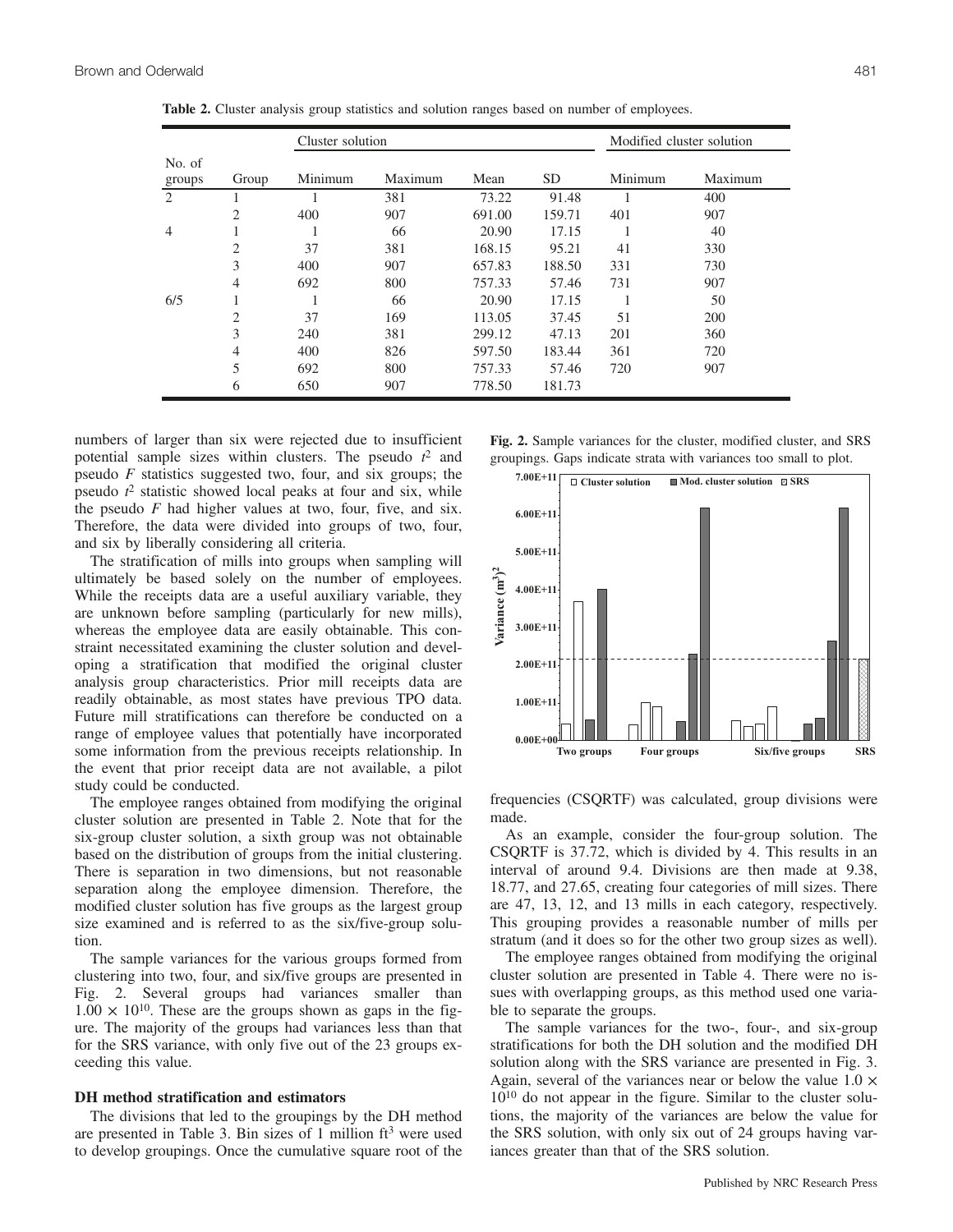| Range                          |                                |                   |                     |                                   | Subgroup total |                          |    |
|--------------------------------|--------------------------------|-------------------|---------------------|-----------------------------------|----------------|--------------------------|----|
| Lower (1000s<br>m <sup>3</sup> | Upper (1000s<br>m <sup>3</sup> | Frequency         | $\sqrt{F}$ requency | Cumulative<br>$\sqrt{F}$ requency | $\mathbf{2}$   | $\overline{\mathcal{A}}$ | 6  |
| $\boldsymbol{0}$               | 28                             | 35                | 5.92                | 5.92                              |                |                          | 35 |
| 28                             | 57                             | 12                | 3.46                | 9.38                              |                | 47                       |    |
| 57                             | 85                             | 3                 | 1.73                | 11.11                             |                |                          |    |
| 85                             | 113                            | 1                 | 1.00                | 12.11                             |                |                          | 16 |
| 142                            | 170                            | $\overline{c}$    | 1.41                | 13.53                             |                |                          |    |
| 170                            | 198                            | $\overline{c}$    | 1.41                | 14.94                             |                |                          |    |
| 198                            | 227                            | $\overline{c}$    | 1.41                | 16.35                             |                |                          |    |
| 227                            | 255                            | $\overline{c}$    | 1.41                | 17.77                             |                |                          |    |
| 283                            | 311                            | 1                 | 1.00                | 18.77                             | 60             | 13                       | 9  |
| 340                            | 368                            | 3                 | 1.73                | 20.50                             |                |                          |    |
| 396                            | 425                            | 1                 | 1.00                | 21.50                             |                |                          |    |
| 425                            | 453                            | 1                 | 1.00                | 22.50                             |                |                          |    |
| 453                            | 481                            | $\overline{2}$    | 1.41                | 23.92                             |                |                          |    |
| 481                            | 510                            | $\mathbf{1}$      | 1.00                | 24.92                             |                |                          | 8  |
| 538                            | 566                            | 3                 | 1.73                | 26.65                             |                |                          |    |
| 566                            | 595                            | 1                 | 1.00                | 27.65                             |                | 12                       |    |
| 595                            | 623                            | $\overline{c}$    | 1.41                | 29.06                             |                |                          |    |
| 680                            | 708                            | $\overline{c}$    | 1.41                | 30.48                             |                |                          |    |
| 765                            | 793                            | $\frac{2}{\cdot}$ | 1.41                | 31.89                             |                |                          | 10 |
| 991                            | 1019                           | $\mathbf{2}$      | 1.41                | 33.30                             |                |                          |    |
| 1359                           | 1387                           | $\overline{c}$    | 1.41                | 34.72                             |                |                          |    |
| 1812                           | 1841                           | 1                 | 1.00                | 35.72                             |                |                          |    |
| 1982                           | 2010                           | 1                 | 1.00                | 36.72                             |                |                          |    |
| 2407                           | 2435                           | $\mathbf{1}$      | 1.00                | 37.72                             | 25             | 13                       | 7  |

Table 3. DH method cutoff values for two-, four-, and six-group sizes.

Note: Serrated line indicates two-group cutoff, dashed lines four-group cutoffs, and dotted lines sixgroup cutoffs.

Table 4. DH method group statistics and solution ranges based on number of employees.

|        |                | DH solution |         |        |           | Modified DH solution |         |
|--------|----------------|-------------|---------|--------|-----------|----------------------|---------|
| No. of |                |             |         |        |           |                      |         |
| groups | Group          | Minimum     | Maximum | Mean   | <b>SD</b> | Minimum              | Maximum |
| 2      |                |             | 285     | 40.30  | 54.12     |                      | 100     |
|        | 2              | 70          | 907     | 374.64 | 270.58    | 101                  | 907     |
| 4      |                |             | 103     | 21.04  | 19.59     |                      | 40      |
|        | $\overline{c}$ | 17          | 285     | 109.92 | 78.92     | 41                   | 150     |
|        | 3              | 70          | 381     | 193.33 | 103.43    | 151                  | 290     |
|        | $\overline{4}$ | 150         | 907     | 542.00 | 270.94    | 291                  | 907     |
| 6      |                |             | 40      | 13.51  | 10.95     |                      | 20      |
|        | 2              | 14          | 285     | 58.69  | 64.17     | 21                   | 90      |
|        | 3              | 37          | 240     | 111.78 | 61.71     | 91                   | 130     |
|        | $\overline{4}$ | 70          | 381     | 167.00 | 108.66    | 131                  | 220     |
|        | 5              | 134         | 826     | 328.70 | 231.72    | 221                  | 530     |
|        | 6              | 400         | 907     | 677.58 | 174.59    | 531                  | 907     |

# Comparison of the modified cluster and DH classifications

The employee ranges obtained for the groupings in both

the DH and cluster classifications differed when considering the same number of groups. The two-group solution for the cluster analysis was divided nearly in the middle of the em-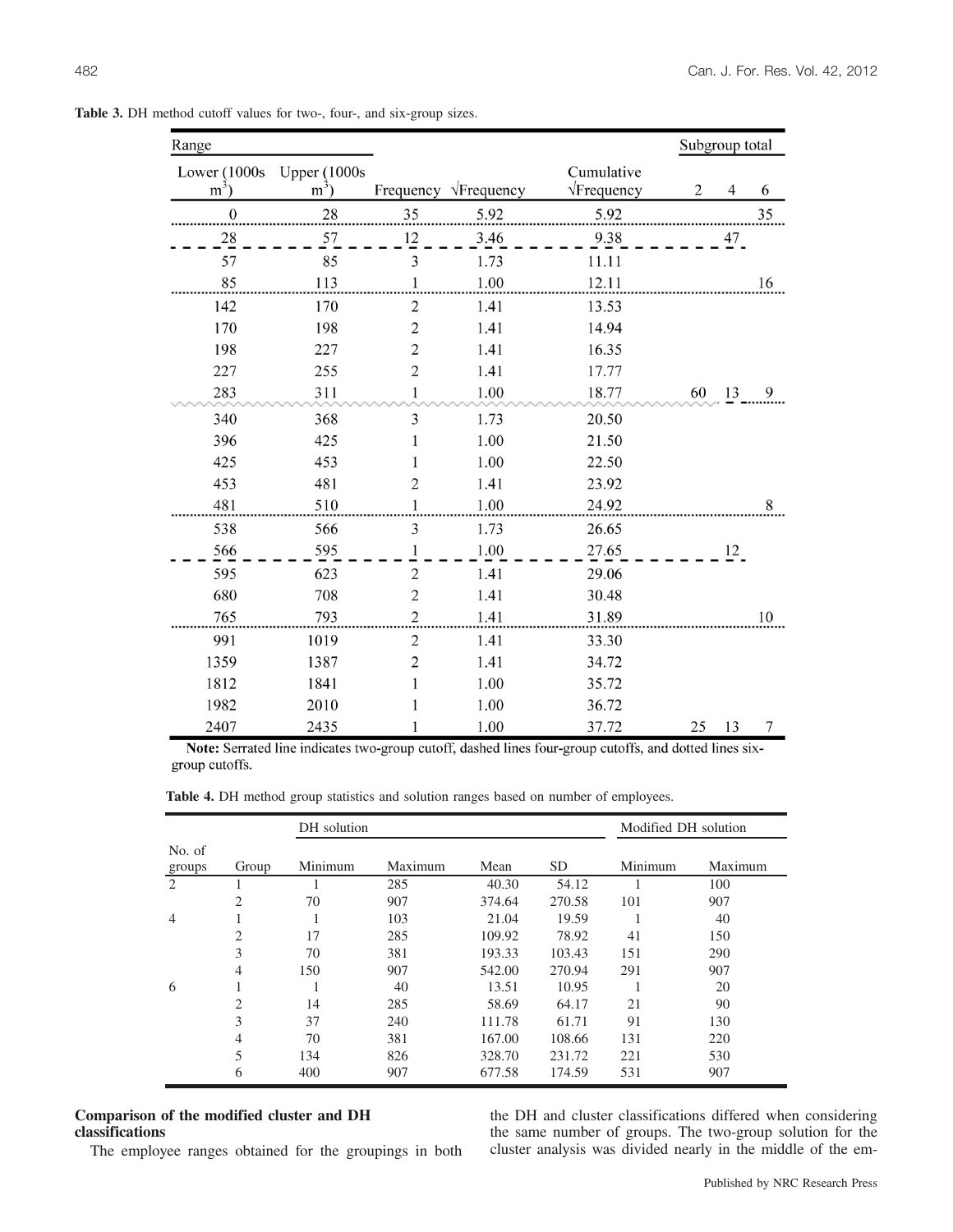

Fig. 3. Sample variances for the DH, modified DH, and SRS groupings. Gaps indicate strata with variances too small to plot.

ployee range, while the DH method had a much lower break at about 100 employees (Fig. 4). For the larger number of groups, four and six/five, the cluster solution exhibited more even employee ranges in its group sizes. The DH solution had variable employee ranges among the strata for both the four- and six-strata solutions.

The modified cluster solution generally has group variances higher than those of the cluster solution, although it should be noted that the groups do not always comprise the same mills. The groups having the greatest number of employees tended to have the highest variances, and those of the modified cluster solution were larger than those of the cluster solution. The two-group solution had the greatest similarity between the cluster solution and the modified cluster solution.

# Relative efficiencies of estimators

The estimated relative efficiencies of the estimators are included in Table 5. Efficiencies greater than 1 suggest that the estimator in the row position of the table is more efficient that the estimator in the column. However, it should be noted that these are calculated variances and not theoretical variances, and any differences may be due to random chance.

Many comparisons are presented in Table 5. The number of groups is the foremost factor to consider, and these comparisons are possible at many levels: within a stratification method and type of means analysis (e.g., DH method, stratified mean analysis), across stratification methods (e.g., cluster stratification versus DH stratification), and across means methods (cluster stratified mean versus combined ratio (cluster)).

First, consider the comparisons for group size within a stratification method and type of means analysis. These are found in the  $3 \times 3$  blocks (dark gray blocks) along the main diagonal of Table 5. For each of the four combinations produced from crossing stratification method and means method (e.g., combined ratio (cluster)), relative efficiency improves for increasing numbers of groups. That is, six groups are more efficient than four groups, which are more efficient than two groups, and these relationships are transitive.

Next, group sizes can be compared within the stratified mean method. When comparing the cluster method with the DH method within stratified means, the relative efficiencies range from 0.8 to 1.3 (Table 5, main diagonals within diagonal striped blocks). A similar range in relative efficiencies, 0.7–1.4, results for the cluster versus DH comparison within the combined ratio method (Table 5, main diagonals within light gray blocks).

The final group size comparison considered is across means methods. Comparing the cluster analysis method across means methods (Table 5, main diagonals, horizontal striped blocks), relative efficiency ranges from 0.4 to 2.4. For the DH method, the range across means methods is 0.4– 2.3 (Table 5, main diagonals within vertical striped blocks).

The last set of comparisons is each individual estimator versus the SRS (Table 5, first column). All estimators have greater than 1 relative efficiency versus the SRS. Additionally, all specific stratification and means method types show increasing efficiency versus the SRS with increasing group size.

# Confidence intervals for totals

The 95% confidence intervals for the totals of the various methods range from a lower limit of 1.07 billion  $ft^3$  to a high of 2.10 billion  $ft^3$  (Fig. 5). Confidence interval ranges are narrowest for the combined ratio estimators, while the cluster and DH stratified totals are slightly broader. The widest interval  $(1.26, 2.10)$  billion ft<sup>3</sup> is that of the SRS.

# Estimated sample sizes for SRS and ratio totals

SRS sample sizes ranged downwards from 170 to 82 to achieve bounds of 1%–25% of the total state receipts (volume of logs) (Fig. 6). (Strictly speaking, the 170 sample size would force a total census.) Ratio sample sizes ranged from 169 down to 44 for the same bounds. Ratio sample sizes were less than SRS sample sizes for all considered bounds.

## Estimated sample sizes for stratified totals

Stratum weights were calculated for all strata in each of the stratification methods using the class sample standard deviation estimates and the number of sampling units available for each stratum (Table 6). One important factor here is the breakdown of stratum sampling units into the classes generated from the two stratification methods. The cluster analysis solutions have, in all cases, one stratum with 10 or fewer mills. Further, within both the four and six/five classifications, there is a stratum with only four sampling units available.

The estimated strata standard deviations obtained from the two stratification methods differ among classes almost exclusively by no more than 1 order of magnitude. The DH 6 solution is the only one where this is not true and sample standard deviations differ by 2 orders of magnitude.

Weights for both stratification methods range from 0.05 to 0.86, with most weights ranging from 0.10 to 0.25. The Cluster 2 solution Stratum 1 weight is the greatest and the DH 6 Stratum 1 weight is the smallest. The Cluster 4 Stratum 2 and DH 4 Stratum 4 weights, at 0.55 and 0.43, are the most dissimilar within all of the solutions (Table 6).

These weights are then used to calculate the stratum sample sizes needed for each method from the calculated total sample size necessary for each bound (Fig. 7). Due to a finite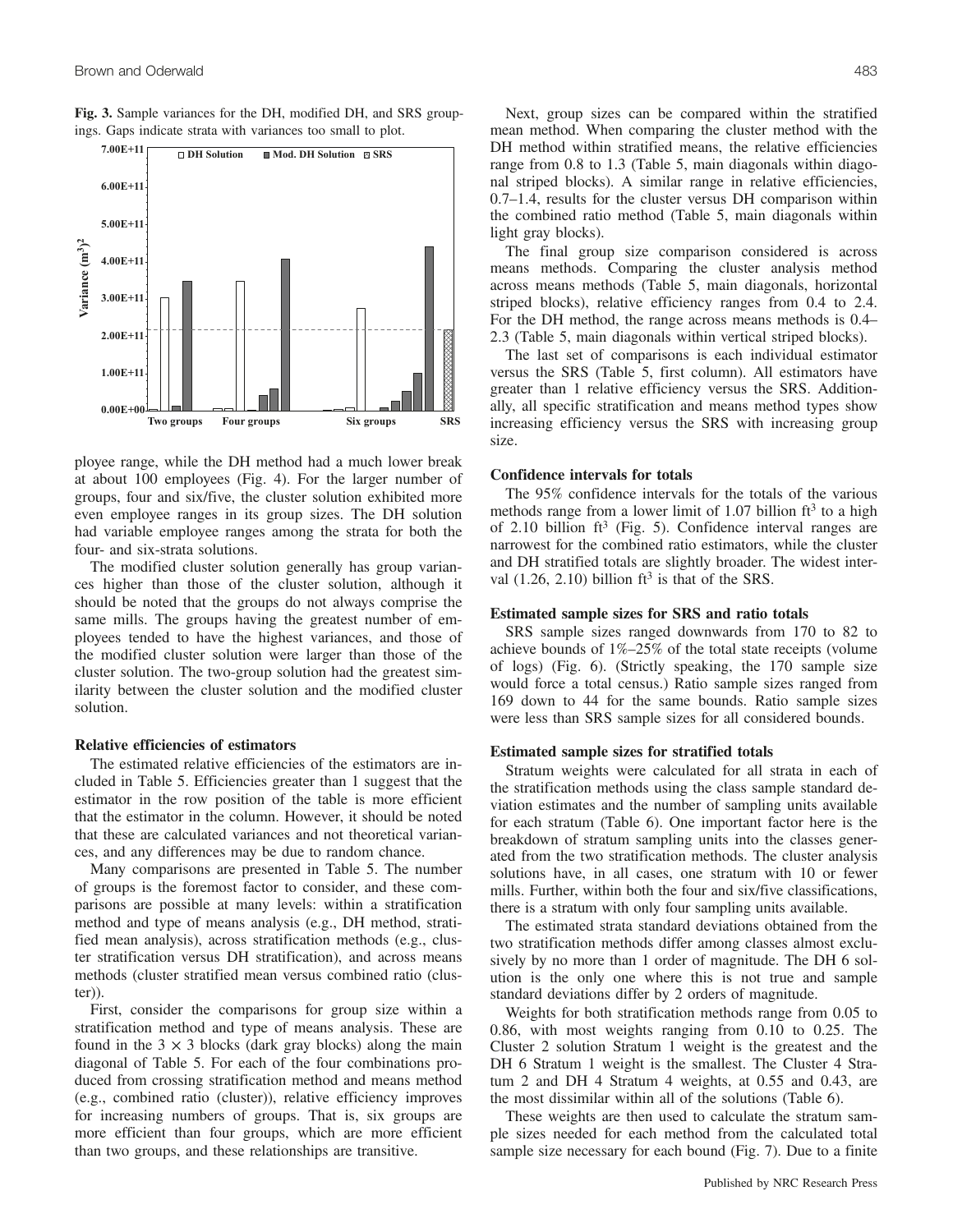

Fig. 4. Comparison of the modified cluster and modified DH classifications.

Table 5. Estimated relative efficiencies (RE) for all estimators.

| RE (row/cols)          | SRS  | Ratio   | Stratification 2<br>Clus. | 4<br>Stratification<br>Clus. | Clus. Stratification 6 | Stratification 2<br>DН | DH Stratification 4 | DH Stratification 6 | Comb. Ratio 2 (Clus.) | Comb. Ratio 4 (Clus.) | Comb. Ratio 6 (Clus.) | Comb. Ratio 2 (DH) | Comb. Ratio 4 (DH) | Comb. Ratio 6 (DH) |
|------------------------|------|---------|---------------------------|------------------------------|------------------------|------------------------|---------------------|---------------------|-----------------------|-----------------------|-----------------------|--------------------|--------------------|--------------------|
| <b>SRS</b>             | 1.0  | 0.2     | 0.3                       | 0.1                          | 0.1                    | 0.4                    | 0.2                 | 0.1                 | 0.1                   | 0.1                   | 0.1                   | 0.2                | 0.1                | 0.1                |
| Ratio                  | 4.4  | 1.0     | 1.2                       | 0.6                          | 0.4                    | 1.6                    | 0.8                 | 0.4                 | 0.5                   | 0.4                   | 0.3                   | 0.7                | 0.5                | 0.3                |
| Clus. Stratification 2 | 3.5  | $0.8\,$ | 1.0                       | 0.5                          | 0.4                    | 13                     | 0.6                 | 0.3                 | 0.4                   | 0.4                   | 0.2                   | 0.6                | 0.4                | 0.2                |
| Clus. Stratification 4 | 7.0  | 1.6     | 2.0                       | $1.0\,$                      | 0.7                    | 2.6                    | 1.2                 | 0.6 <sub>0</sub>    | 0.8                   | 0.7                   | 0.5                   | 1.1                | 0.8                | 0.4                |
| Clus. Stratification 6 | 10.0 | 2.3     | 2.8                       | 1.4                          | 1.0                    | 3.7                    | 1.8                 | $0.8^{\circ}$       | 1.2                   | 1.0                   | 0.6                   | 1.6                | 1.2                | 0.6                |
| DH Stratification 2    | 2.7  | 0.6     | 0.8                       | 0.4                          | 0.3                    | 1.0                    | 0.5                 | 0.2                 | 0.3                   | 0.3                   | 0.2                   | 0.4                | O.B                | 0.2                |
| DH Stratification 4    | 5.6  | 1.3     | 1.6                       | 0.8                          | 0.6                    | 2.1                    | 1.0                 | 0.5                 | 0.7                   | 0.6                   | 0.4                   | 0.9                | 0.7                | 0.4                |
| DH Stratification 6    | 12.2 | 2.8     | 3.5                       | 1.8                          | 1.2                    | 4.5                    | 2.2                 | 1.0                 | 1.4                   | 1.2                   | 0.8                   | 1.9                |                    | 0.8                |
| Comb. Ratio 2 (Clus.)  | 8.5  | 2.0     | 2.4                       | 1.2                          | 0.9                    | 3.2                    | 1.5                 | 0.7                 | 1.0                   | 0.9                   | 0.6                   | 1.4                | 1.0                | 0.5                |
| Comb. Ratio 4 (Clus.)  | 9.9  | 2.3     | 2.8                       | 1.4                          | $+0$                   | 3.7                    | 1.7                 | 0.8                 | 1.2                   | 1.0                   | 0.6                   | 1.6                | 1.1                | 0.6                |
| Comb. Ratio 6 (Clus.)  | 15.4 | 3.5     | 4.4                       | 2.2                          | 1.5                    | 5.7                    | 2.7                 | 1.3                 | 1.8                   | 1.6                   | 1.0                   | 2.5                | 1.8                | 1.0                |
| Comb. Ratio 2 (DH)     | 6.3  | 1.4     | 1.8                       | 0.9                          | 0.6                    | 2.3                    | 1.1                 | 0.5                 | 0.7                   | 0.6                   | 0.4                   | 1.0                | 0.7                | 0.4                |
| Comb. Ratio 4 (DH)     | 8.6  | 2.0     | 2.4                       | 1.2                          | 0.9                    | 3.2                    | .5<br>1             | 0.7                 | 1.0                   | 0.9                   | 0.6                   | 1.4                | 1.0                | 0.5                |
| Comb. Ratio 6 (DH)     | 16.0 | 3.7     | 4.5                       | 2.3                          | 1.6                    | 5.9                    | 2.8                 | 1,3                 | 1.9                   | 1.6                   | 1.0                   | 2.6                | 1.9                | 1.0                |

Note: Bolded RE indicates that the row estimator is more efficient than the column estimator.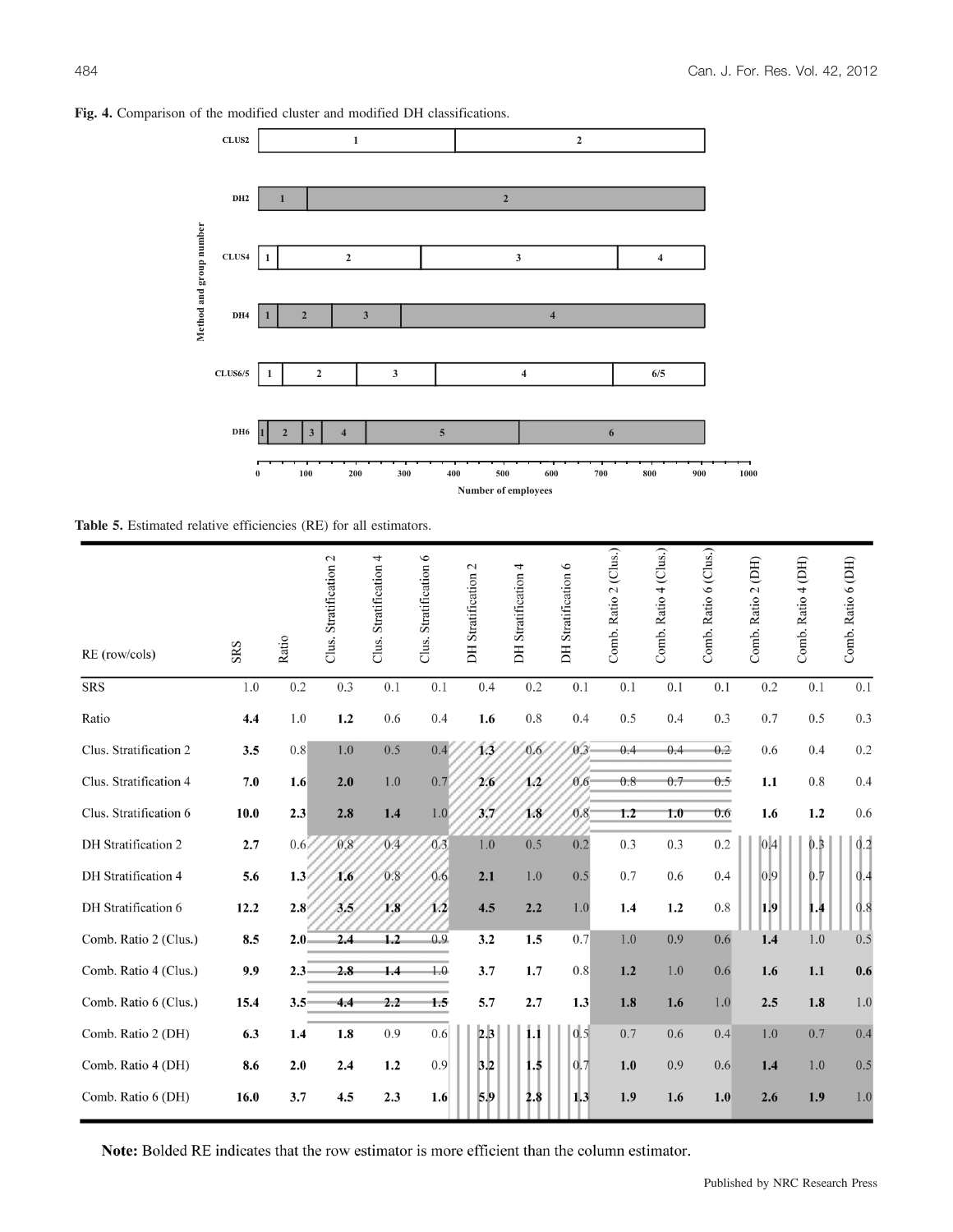Fig. 5. Estimates for total receipts by all methods.



Fig. 6. Ratio and SRS estimated sample sizes for state totals from a population of 170 mills.



**Ratio SRS**

population, several stratum sample size estimates exceeded the total number of sampling units in the stratum and are noted in bold in Table 6 and as stippled columns in Fig. 7.

Sample size estimates are highest at 150 for the 1% bound of the cluster stratification two-group solution. The lowest

sample size needed is 14 for the 25% bound on the DH stratification six-group solution. Sample sizes decrease, as expected, as bound size increases and also decrease as the number of groups used to estimate the total increases (Fig. 7).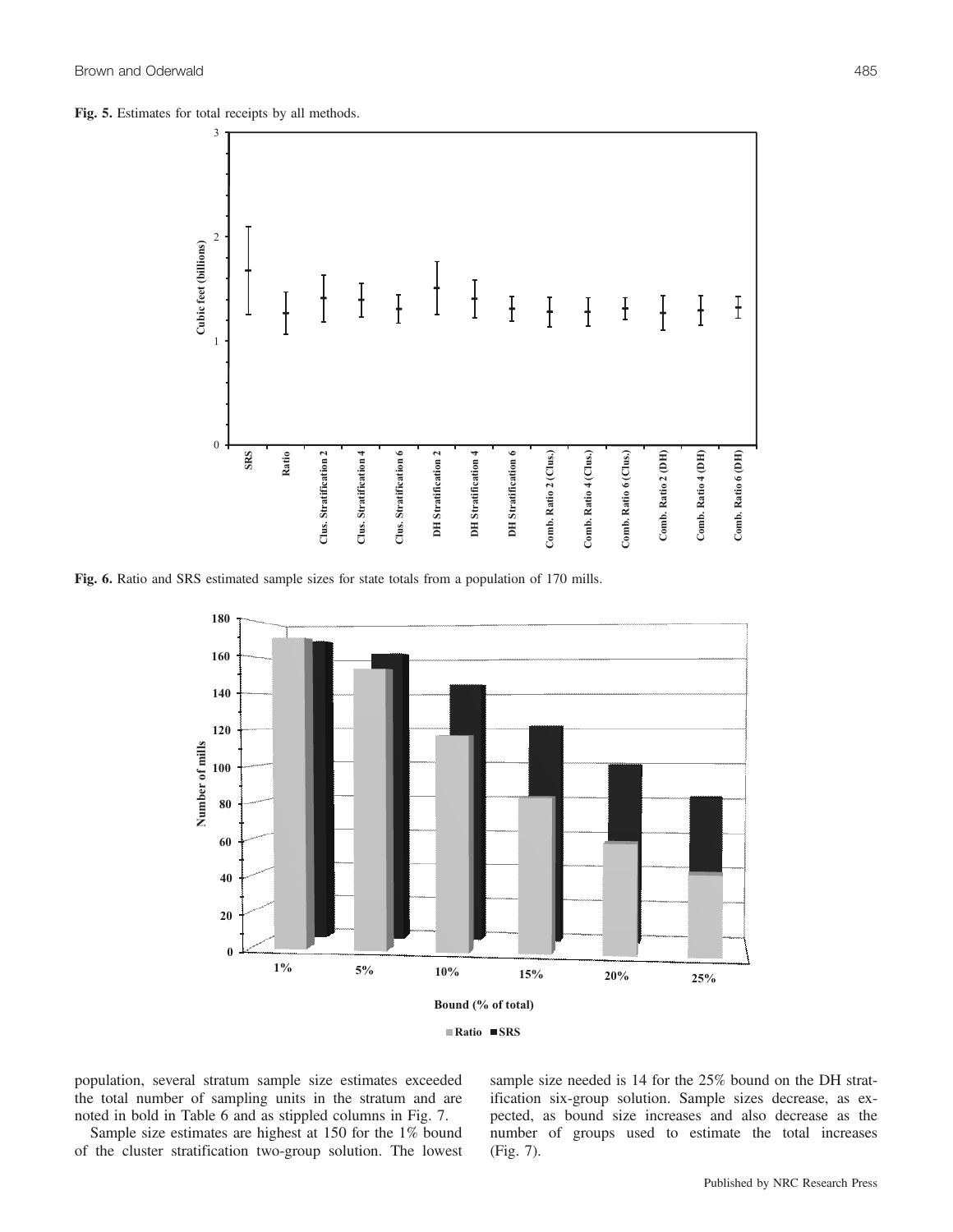|                                                   |                |                |              |        | Sample size for several bounds | 20%<br>58<br>44<br>10<br>8<br>3<br>$\overline{2}$<br>15<br>11<br>5<br>6<br>3<br>3<br>3<br>2<br>7<br>10<br>3<br>$\overline{c}$<br>3<br>4<br>3<br>$\overline{2}$<br>17<br>13<br>27<br>34<br>3<br>$\overline{2}$<br>8<br>11<br>$\overline{c}$<br>3 |                |     |    |     |  |
|---------------------------------------------------|----------------|----------------|--------------|--------|--------------------------------|-------------------------------------------------------------------------------------------------------------------------------------------------------------------------------------------------------------------------------------------------|----------------|-----|----|-----|--|
|                                                   | Stratum        | $N_i$          | <b>SD</b>    | Weight | $1\%$                          | 5%                                                                                                                                                                                                                                              | 10%            | 15% |    | 25% |  |
| Cluster 2                                         | 1              | 160            | $8.28E + 06$ | 0.86   | 128                            | 120                                                                                                                                                                                                                                             | 98             | 76  |    |     |  |
|                                                   | 2              | 10             | $2.24E + 07$ | 0.14   | 22                             | 20                                                                                                                                                                                                                                              | 17             | 13  |    |     |  |
| Cluster 4                                         | 1              | 91             | $1.08E + 06$ | 0.11   | 8                              | 8                                                                                                                                                                                                                                               | 6              | 4   |    |     |  |
|                                                   | 2              | 63             | $7.90E + 06$ | 0.55   | 43                             | 39                                                                                                                                                                                                                                              | 30             | 21  |    |     |  |
| Cluster 6/5<br>DH <sub>2</sub><br>DH <sub>4</sub> | 3              | 12             | $1.70E + 07$ | 0.22   | 17                             | 16                                                                                                                                                                                                                                              | 12             | 9   |    |     |  |
|                                                   | 4              | $\overline{4}$ | $2.78E + 07$ | 0.12   | 10                             | $\boldsymbol{9}$                                                                                                                                                                                                                                | $\overline{7}$ | 5   |    |     |  |
|                                                   | 1              | 101            | $1.07E + 06$ | 0.13   | 9                              | 8                                                                                                                                                                                                                                               | 6              | 4   |    |     |  |
|                                                   | $\mathfrak{2}$ | 46             | $7.56E + 06$ | 0.43   | 30                             | 27                                                                                                                                                                                                                                              | 20             | 14  |    |     |  |
|                                                   | 3              | 11             | $8.69E + 06$ | 0.12   | 8                              | 7                                                                                                                                                                                                                                               | 5              | 4   |    |     |  |
|                                                   | 4              | 8              | $1.82E + 07$ | 0.18   | 13                             | 11                                                                                                                                                                                                                                              | 8              | 6   |    |     |  |
|                                                   | 5              | $\overline{4}$ | $2.78E + 07$ | 0.14   | 10                             | $\boldsymbol{9}$                                                                                                                                                                                                                                | 6              | 5   |    |     |  |
|                                                   | 1              | 123            | $3.84E + 06$ | 0.33   | 31                             | 29                                                                                                                                                                                                                                              | 25             | 21  |    |     |  |
|                                                   | $\overline{2}$ | 47             | $2.08E + 07$ | 0.67   | 64                             | 61                                                                                                                                                                                                                                              | 53             | 43  |    |     |  |
|                                                   | 1              | 91             | $1.08E + 06$ | 0.10   | 7                              | $\tau$                                                                                                                                                                                                                                          | 5              | 4   |    |     |  |
|                                                   | 2              | 49             | $7.26E + 06$ | 0.36   | 27                             | 24                                                                                                                                                                                                                                              | 19             | 15  |    |     |  |
|                                                   | 3              | 11             | $8.64E + 06$ | 0.10   | 7                              | 7                                                                                                                                                                                                                                               | 5              | 4   |    |     |  |
|                                                   | 4              | 19             | $2.25E + 07$ | 0.44   | 32                             | 29                                                                                                                                                                                                                                              | 23             | 18  | 13 | 10  |  |
| DH 6                                              | 1              | 66             | $5.53E + 05$ | 0.05   | 3                              | 3                                                                                                                                                                                                                                               | $\overline{2}$ | 1   | 1  | 1   |  |
|                                                   | 2              | 50             | $3.28E + 06$ | 0.22   | 16                             | 14                                                                                                                                                                                                                                              | 10             | 7   | 5  | 3   |  |
|                                                   | 3              | 16             | $5.76E + 06$ | 0.12   | 9                              | 8                                                                                                                                                                                                                                               | 5              | 4   | 3  | 2   |  |
|                                                   | 4              | 15             | $8.00E + 06$ | 0.16   | 11                             | 10                                                                                                                                                                                                                                              | 7              | 5   | 3  | 2   |  |
|                                                   | 5              | 16             | $1.12E + 07$ | 0.24   | 17                             | 15                                                                                                                                                                                                                                              | 11             | 7   | 5  | 4   |  |
|                                                   | 6              | 7              | $2.34E + 07$ | 0.22   | 16                             | 14                                                                                                                                                                                                                                              | 10             | 7   | 5  | 3   |  |

Table 6. Stratum sample sizes for state stratified totals.

Note: Values in bold indicate that the stratum sample size exceeds the stratum size.

#### Estimated sample sizes for combined ratio totals

The division of sampling units is the same for each stratum here, as was noted previously (e.g., the cluster analysis classification into four groups produces the same sample frame). What differs between Table 6 and Table 7 are the estimates for each group's variance.

The estimated stratum standard deviations vary from 1 to 2 orders of magnitude within stratification solutions. Here, both the Cluster 4 and DH 6 solutions have the widest ranges in estimated standard deviations (Table 7).

Weights range from a low of 0.05 to 0.78 for the DH 6 Stratum 1 and Cluster 2 Stratum 1 strata, respectively. Weights are again in the 0.10–0.25 range, with some minor deviations from those weights as happened in the stratifications shown in Table 6.

Sample sizes were again highest at 117 for the cluster stratification into two groups (Fig. 8). The lowest sample size of 12 was for the DH stratification into six groups. The weights and stratum sample sizes calculated to estimate the combined ratio totals also result in several strata sample sizes that are unattainable (Table 7, bold values).

# **Discussion**

# Classification methods group ranges

There were clear differences between the employee ranges for each group obtained by the cluster method and those obtained by the DH method. There were many groups with narrow ranges for the DH method, whereas there is more uniformity of employee ranges for the cluster solutions within specific group size solutions, e.g., CLUS2 (Fig. 4). This is unexpected, as it was thought that the DH method might lead to more uniform groupings due to the initial binning of observations.

This difference in employee range sizes within the DH solution also leads to more groups for mills with fewer employees. That is not unexpected because the method naturally concentrates high frequencies into narrow range categories. Stated differently, the CSQRTF is divided into a set number of intervals, with each interval a fixed fraction of the total CSQRTF. Increasing the number of similar observations for the variable of interest will force the determined range to be narrower. That stands to be a useful technique if the variable of interest is strongly correlated with the auxiliary variable used to classify into strata.

#### Group sizes

There is a clear increase in estimator efficiency with increasing group size within specific stratification and means methods (Table 5, dark gray cells). The stratifications by both the cluster and DH methods allow for a decrease in variability within the groups formed by the methods. The  $\hat{RE}$ (six groups/two groups) was greatest in all instances, with a high of 4.5 calculated for the DH stratification. For the State of Georgia, stratification into four or six groups appears to be a reasonable approach to reducing estimator variance.

Group size is an important factor in reducing the number of samples needed to achieve the several bounds examined (Figs. 2 and 3). All of the cluster method by means method combinations show a decrease in the necessary sample sizes as the number of groups employed in the stratification increases.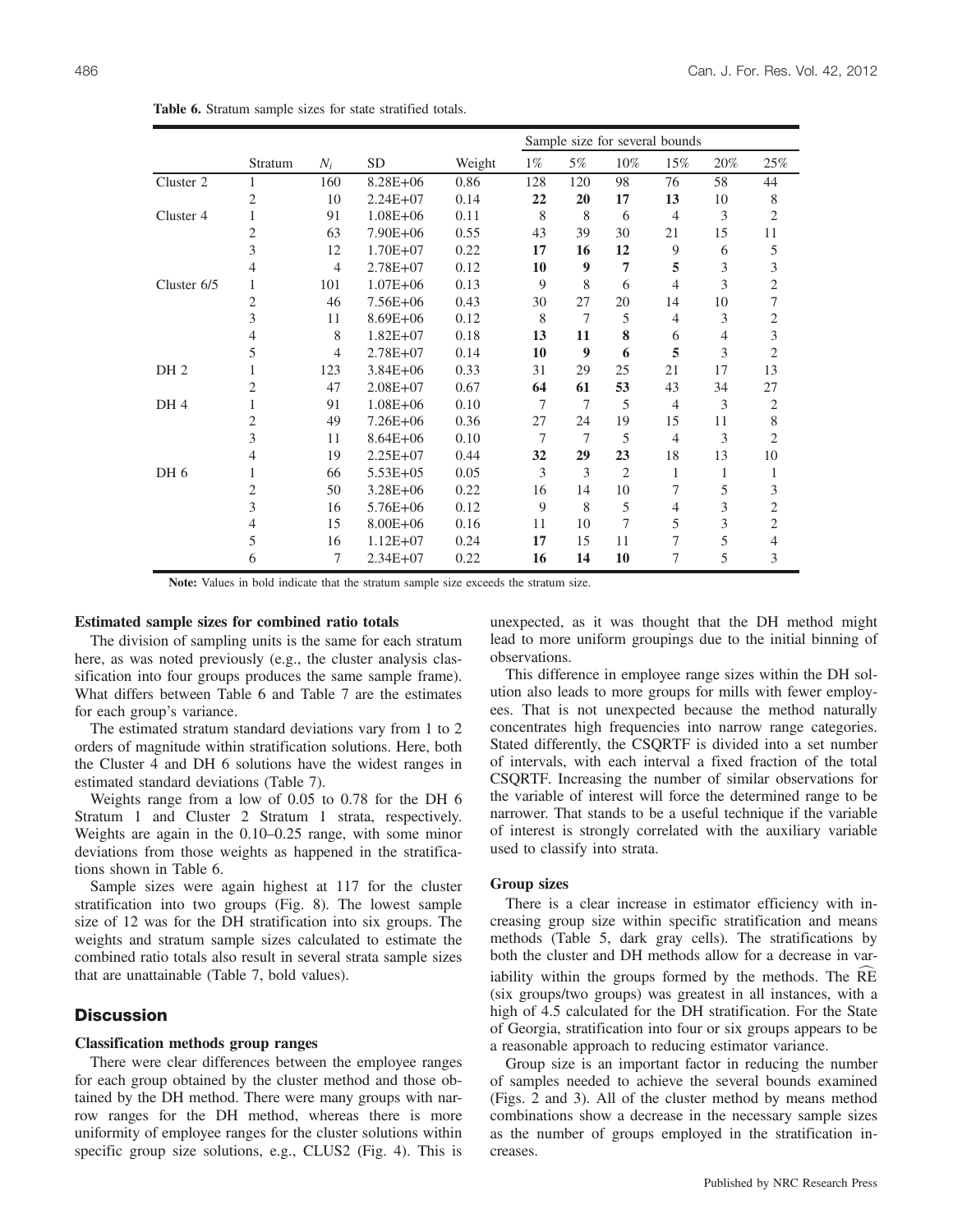Fig. 7. Stratified estimated sample sizes for state totals from a population of 170 mills. Stippled columns indicate that one or more stratum sample sizes exceed the stratum for that particular method.



## Stratification methods

Comparison of the stratification methods for similar group sizes can be considered within a means method, i.e., stratified or ratio estimator. For these data, neither the cluster nor the DH method appears to be more efficient (Table 5, diagonals within diagonal striped and light gray cells). The relative efficiencies for these comparisons are close to 1. Therefore, neither method is recommended over the other based on this measure. However, the stratification itself is an improvement in efficiency over the SRS estimator and in most cases over the simple ratio estimator.

There were few differences in sample size estimates for the two stratification methods (cluster and DH). The differences were nearly immeasurable for the four- and six-group solutions within any means method. However, there were somewhat larger differences when comparing sample size estimates for the DH two-group solutions with the cluster solutions for the stratified total (Fig. 7). Differences for these comparisons occurred again for the combined ratio sample size estimates (Fig. 8). These differences in the two-group solution may be a result of only having two groups and that the cluster solution had an unbalanced distribution of sampling units within its two strata:  $N_1 = 170$  and  $N_2 = 10$ .

## Totals methods

By holding the stratification method and group size con-

stant, we can examine the effect of the totals method. Here, there appears to be a clear advantage to using a combined ratio estimator versus a regular stratified mean (Table 5, diagonals within horizontal striped cells and vertical striped cells). Relative efficiencies range upward from 1.3, thereby indicating that the additional information contained within the employee numbers is providing smaller variances on the estimate of the total. In addition, the much simpler comparison for the RE (ratio/SRS) yields an efficiency of 4.4 (Table 5), further evidence that the number of employees is a useful auxiliary variable.

There is a marked reduction in the number of samples needed for a fixed group size and stratification method when switching from a stratified total to a combined ratio total in nearly all cases (Figs. 7 and 8). Giving specific consideration to the fact that some bound sizes produce unattainable stratum sample sizes, at least 20% more samples are needed by the ordinary stratification total to achieve the same bound as the combined ratio total.

The DH 2 method using combined ratio estimators produces the only sampling strategy where a 10% bound on the total is attainable. Further, the DH method for the combined ratio estimator is the only method by which 15% bounds on the total are attainable (all group size solutions). All methods can be used if a 20% bound is an acceptable range for the total.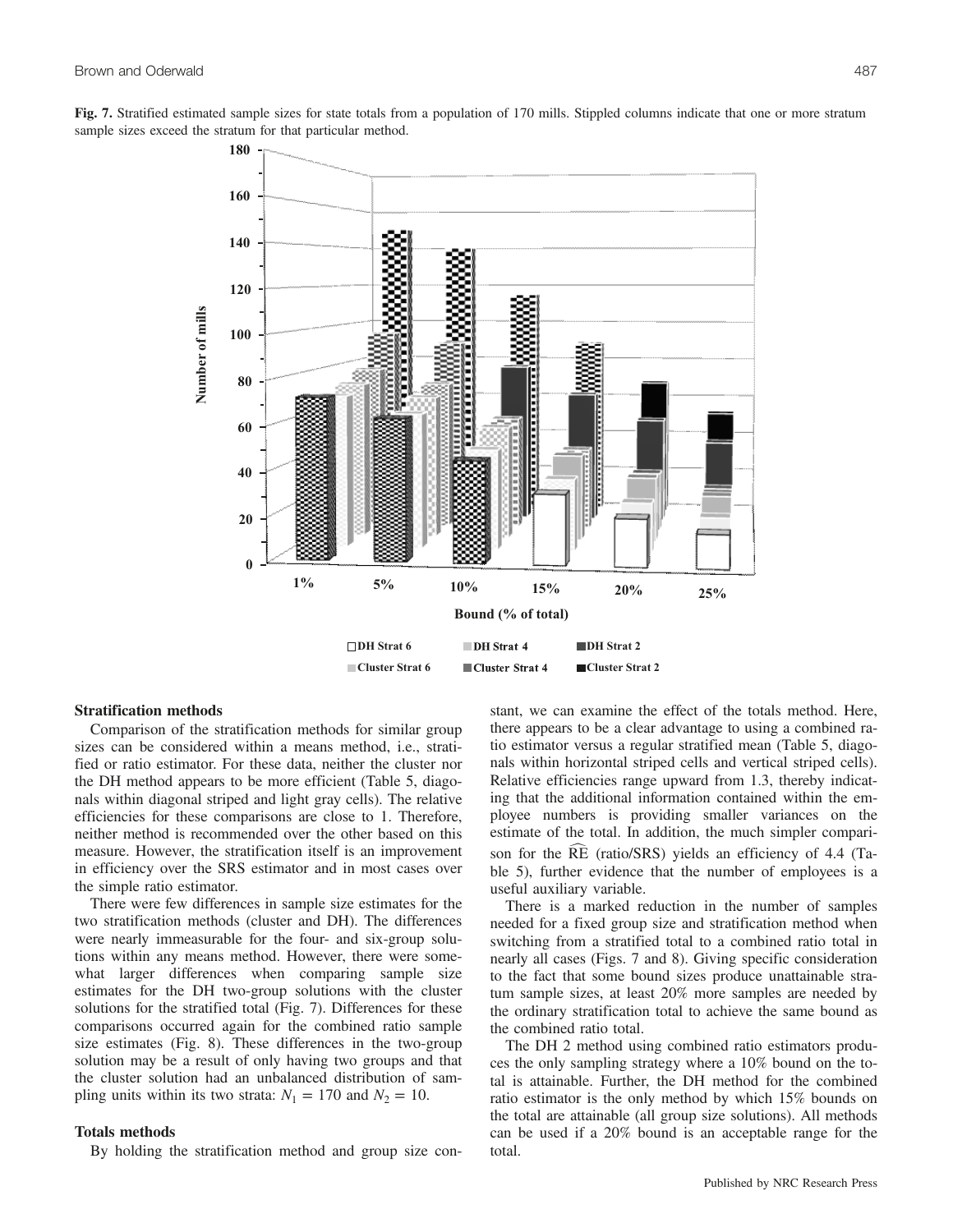|                 |                |                |              |        |       |    |                | Sample size for several bounds |     |                                                                                                                                                                                              |
|-----------------|----------------|----------------|--------------|--------|-------|----|----------------|--------------------------------|-----|----------------------------------------------------------------------------------------------------------------------------------------------------------------------------------------------|
|                 | Stratum        | $N_i$          | <b>SD</b>    | Weight | $1\%$ | 5% | 10%            | 15%                            | 20% | 25%                                                                                                                                                                                          |
| Cluster 2       | 1              | 160            | $4.95E + 06$ | 0.78   | 92    | 81 | 60             | 41                             | 29  | 20                                                                                                                                                                                           |
|                 | $\overline{2}$ | 10             | $2.19E + 07$ | 0.22   | 25    | 22 | 16             | 11                             | 8   | 6                                                                                                                                                                                            |
| Cluster 4       | 1              | 91             | $9.78E + 05$ | 0.11   | 8     | 7  | 5              | 4                              | 3   | 2                                                                                                                                                                                            |
|                 | 2              | 63             | $7.03E + 06$ | 0.55   | 41    | 36 | 26             | 18                             | 13  | 9                                                                                                                                                                                            |
|                 | 3              | 12             | $1.27E + 07$ | 0.19   | 14    | 13 | 9              | 6                              | 4   | 3                                                                                                                                                                                            |
|                 | 4              | $\overline{4}$ | $2.98E + 07$ | 0.15   | 11    | 10 | 7              | 5                              | 3   | 3<br>3<br>2<br>7<br>5<br>2<br>2<br>3<br>2<br>3<br>2<br>7<br>10<br>21<br>16<br>3<br>2<br>8<br>6<br>3<br>4<br>10<br>7<br>1<br>1<br>3<br>2<br>2<br>2<br>3<br>$\overline{2}$<br>3<br>2<br>3<br>4 |
| Cluster 6/5     |                | 101            | $1.02E + 06$ | 0.15   | 10    | 8  | 6              | 4                              |     |                                                                                                                                                                                              |
|                 | $\overline{c}$ | 46             | $6.09E + 06$ | 0.40   | 26    | 23 | 16             | 11                             |     |                                                                                                                                                                                              |
|                 | 3              | 11             | $7.31E + 06$ | 0.12   | 7     | 7  | 5              | 3                              |     |                                                                                                                                                                                              |
|                 | 4              | 8              | $1.37E + 07$ | 0.16   | 10    | 9  | 6              | 4                              |     |                                                                                                                                                                                              |
|                 | 5              | 4              | $2.98E + 07$ | 0.17   | 11    | 10 | 7              | 4                              |     |                                                                                                                                                                                              |
| DH <sub>2</sub> |                | 123            | $2.45E + 06$ | 0.32   | 30    | 26 | 20             | 14                             |     |                                                                                                                                                                                              |
|                 | 2              | 47             | $1.37E + 07$ | 0.68   | 63    | 57 | 42             | 30                             |     |                                                                                                                                                                                              |
| DH <sub>4</sub> | 1              | 91             | $9.81E + 05$ | 0.11   | 8     | 7  | 5              | 4                              |     |                                                                                                                                                                                              |
|                 | 2              | 49             | $5.56E + 06$ | 0.34   | 25    | 22 | 16             | 11                             |     |                                                                                                                                                                                              |
|                 | 3              | 11             | $1.09E + 07$ | 0.15   | 11    | 10 | 7              | 5                              |     |                                                                                                                                                                                              |
|                 | 4              | 19             | $1.74E + 07$ | 0.41   | 31    | 27 | 20             | 14                             |     |                                                                                                                                                                                              |
| DH 6            |                | 66             | $4.88E + 05$ | 0.05   | 3     | 3  | $\overline{c}$ | 1                              |     |                                                                                                                                                                                              |
|                 | $\overline{2}$ | 50             | $2.51E + 06$ | 0.19   | 12    | 10 | 7              | 5                              |     |                                                                                                                                                                                              |
|                 | 3              | 16             | 5.59E+06     | 0.14   | 9     | 7  | 5              | 3                              |     |                                                                                                                                                                                              |
|                 | 4              | 15             | $7.97E + 06$ | 0.18   | 12    | 10 | 7              | 5                              |     |                                                                                                                                                                                              |
|                 | 5              | 16             | $8.02E + 06$ | 0.19   | 13    | 11 | 7              | 5                              |     |                                                                                                                                                                                              |
|                 | 6              | 7              | $2.37E + 07$ | 0.25   | 16    | 14 | 10             | 6                              |     |                                                                                                                                                                                              |

Table 7. Stratum sample sizes for state combined ratio totals.

Note: Values in bold indicate that the stratum sample size exceeds the stratum size.